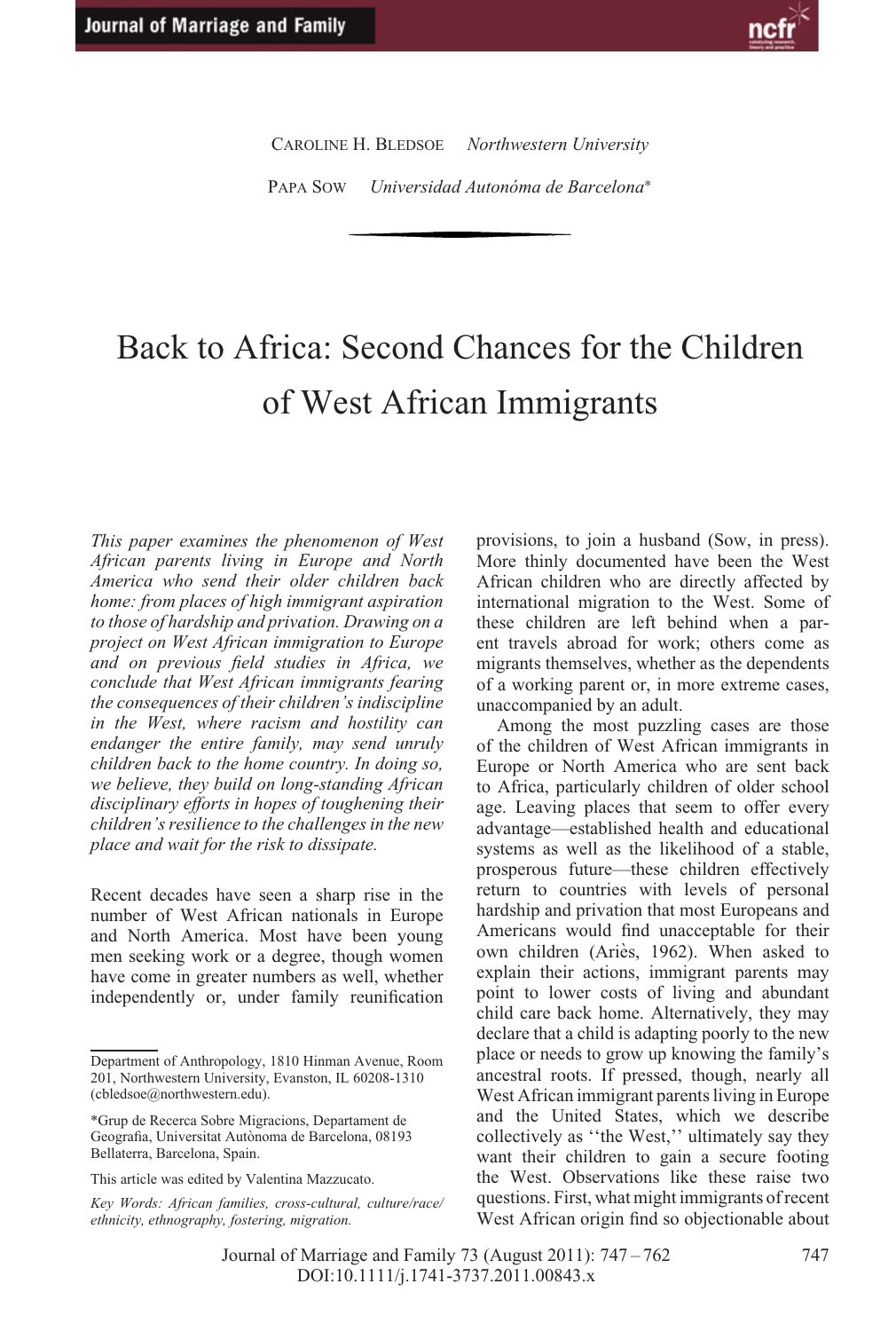countries usually described as the pinnacles of African immigrant ambition to the point that they would send their children back to live in one of the poorest regions on earth? Second, why would they so often send their children back home at just the point when the children should be preparing most intensively for a successful professional life in their new homes?

Stripped of their wider social and cultural contexts, we believe the apparent facts in this case are misleading. Drawing from our past and present studies in Africa and Europe and from a range of secondary sources, we examine in some detail the West African tenet that ensuring a child's social and intellectual development requires maximal parental access to long-standing disciplinary practices. We then turn to two related concerns of West African parents about life in Europe and the United States. One is what parents see as a Western tendency to coddle and spoil children and to restrict parents' access to the discipline they may deem necessary for bringing a child into line. A child with an easy life, they fear, will have faltering interest in school and career achievement, losing the ambitions the parents had for him or her, quite possibly the main reason they made the international move in the first place. Even more serious for parents may be the repercussions of an undisciplined child's involvement in gangs, violence, and crime. In a place that can quickly become hostile to the African immigrant presence, parents know that such activities can decisively derail undisciplined children. What is more, the new home country can hold equally serious risks for the parents—and, by extension, the extended family that relies on their remittances—when they try to discipline children. Forbidden to levy the kind of discipline they deem necessary to control an intransigent child who may have begun to draw attention from authorities, immigrant parents, we conclude, may decide to send the child back home, whether to relatives or to boarding schools, to wait for the risk to abate.

In choosing lenses through which to see the phenomenon of sending back older children, our analysis implies a focus on children in their early to midteens, a range that usually covers a demanding phase of formal education in which much can go wrong. Gender may well figure in decisions to send children back, especially in the matter of female ''circumcision,'' but

cases stemming from behavior problems usually involve boys. Finally, although we focus on parents' perspectives rather than on those of children or of guardians or authorities. Parents' voices most prominently appear in our textual data on children's relocations. This is likely so not just because parents usually have the most authority over a child's relocation, but also because immigration laws usually make parents alone responsible for a child in whom the entire extended family has invested so much.

## **METHOD**

Studying cases of children living apart from their biological parents poses no small challenge. Among the complications is the enormous variation they manifest across time and space. Children's separation from their parents may last from a month to the entirety of childhood; they may live down the street or on different continents. Some children in the formal care of others see their parents every day; others have no memory of them. Relationships to caretakers can range from rural grandmothers who care for newly weaned toddlers to service in the household of elites who seek low-cost household or farm labor.

A related set of complications turns on definitions. In Africa, instances of child transfer seldom resemble formal adoption as described in the European and American legal systems. The exceptionally rare examples of formal adoption in Africa arise almost exclusively in cases involving Western adoptive parents or in which Western countries' family reunification rules can be met only by transferring a child legally to the destination family. At the same time, two qualities distinguish transfers of children between adult caretakers in Africa from those more familiar to Europeans and North Americans. One is that they are taken for granted. Western ideals cast parents, whether biological or those acquired through formal adoption, as the best caretakers for children; departures from this pattern are considered to risk psychological damage to the child. Perhaps for this reason, Western societies emphasize that children are fragile creatures who need the stable parental figures best created by a nuclear family structure; they see a child's transfer to a household headed by nonbiological parents as a response of last resort to an intolerable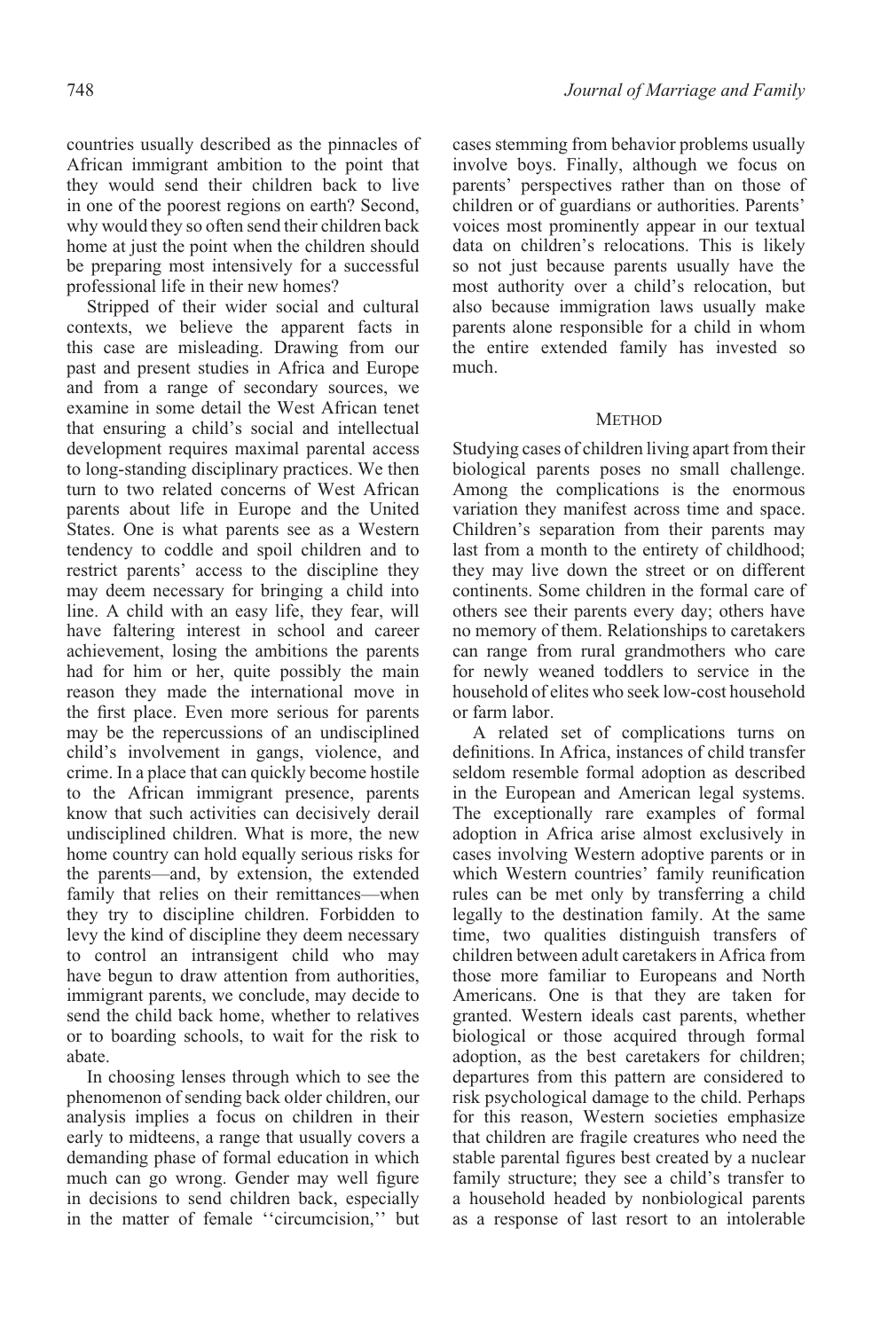situation. West African families, by contrast, see relocation to a different household as normal, or even beneficial, for a child's progress in life and hence as something in which a child could engage several times.

The other notable departure of African interpretations from Western interpretations of child transfers between caretakers is their implications for kinship and social connection in general. In Western countries, perhaps because of both a child's perceived vulnerability and the disinterest adults are said to have in children they did not bear biologically, a child's transfer to a new household is interpreted as a rupture in the family and hence a risk to the child. In Africa, in contrast, children are seen as belonging throughout life to the lineage of their birth. Child transfers are not intended, then, to be permanent legal transfers to another family or institution. Quite the contrary; they often are undertaken to reaffirm social connections between parents and guardians. In the view of authors such as Goody (1982) and Alber (2003), in fact, they largely represent residential variations on everyday practices of distributing parenting roles within the lineage. The idea that kin who care for the child of a kinsman would simply be ''fostering'' them in a sense devoid of meaningful social connection would be anathema.

## *Data*

If these definitional matters pose challenges to conventional understandings of families and relationships, the data problems encountered in studying children who are sent home from Europe and America pose even more challenges. Almost without exception, every adult of recent West African origin living in Europe and the United States knows about the practice of sending children back to Africa; many know a family who has done so. The phenomenon appears as well in many close ethnographies of West African immigrant family life (e.g., Barou's 2001 work on Malians in Paris). Few surveys, however, are designed to capture instances of children who were sent back. Most national censuses and vital registries exclude nonresident family members altogether. One study that has tried to assess scale is that of Farjas i Bonet (2002), from Girona, Spain. Farjas i Bonet's survey suggested that that nearly one third of children of Gambian origin  $(N = 625)$ 

had been sent back to Africa for a significant amount of time. Beyond a tiny handful of studies like this, though, published quantitative evidence on the phenomenon seems virtually nonexistent. Far richer and more abundant sources come from research usually termed ''qualitative'': interviews, written texts, and ad hoc conversations.

Our sources fell into two broad categories. The first was an ongoing anthropological demographic study of reproductive and family life among transnational Gambians in Spain. This study began under a 2004 – 2007 project, in collaboration with Gunnar Andersson, called, ''Transnational Vital Events: Family Dynamics, Law, and Migration between Africa and Europe'' (see Bledsoe, Houle, and Sow, 2007; Empez Vidal, 2007; Fleischer, 2010). Other bodies of data come from previous studies. For Bledsoe, the most relevant was a study of child fosterage in Sierra Leone (1982 – 1983). Relevant as well was an earlier study on marriage in Liberia  $(1971 - 1972)$ , and a later one in The Gambia on fertility, aging, and contraceptive use (1992–1995). Sow's relevant research centered on African immigrant communications with communities back home (Sow, 2010), the informal African immigrant economy in Europe, cultural perceptions of pathology among aging immigrant men, and immigrant struggles over remittances in the face of economic turbulence back home.

The research has been ongoing, however, in two senses. First, its exploratory nature has required seizing opportunities that can best clarify findings and refine questions. The other is the recognition that the opportunities for doing so are all around. Certainly for co-author Sow, who was born and reared in Senegal and is now an active researcher on and participant in West African communities in Europe, his ''ethnography'' is not merely ongoing; it is an unavoidable daily experience.

Although we draw a number of explicit examples from the current study and use past studies' published results to set the African cultural context, the process of writing the present paper led us to draw on aspects of the past studies that were not previously published. In reviewing these materials for patterns relevant to the present paper, however, we began see in them a number of gaps and inconsistencies. The review also raised new questions; answering them would require data we did not have. Hence,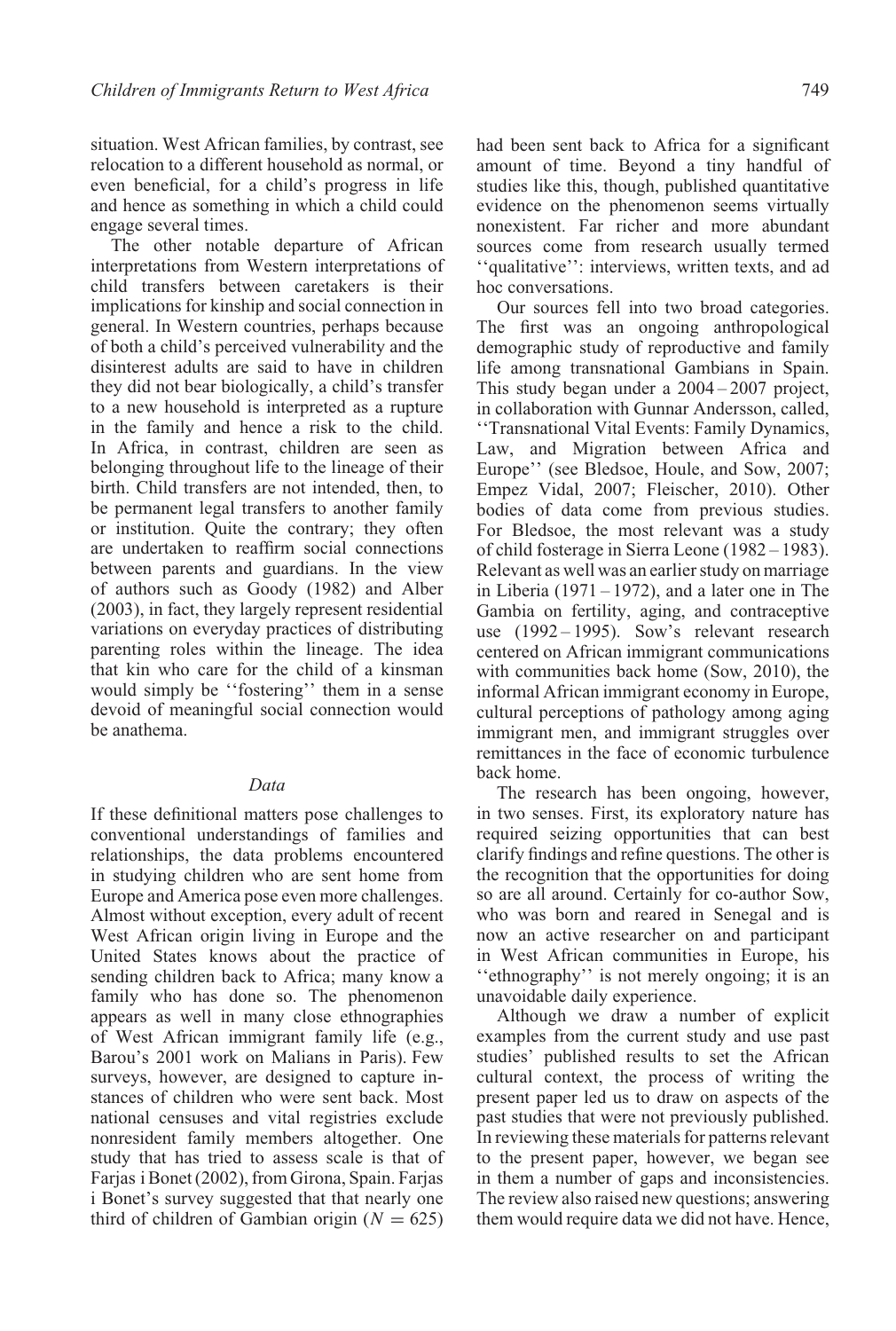we launched a series of open-ended, exploratory forays into secondary materials for illuminating accounts. Of those materials we found, some turned up in scholarly books and journals; others came from online media: news stories, editorials, and newsletters.

Because the phenomenon of sending children back to Africa from the West was so thinly documented, we also opened the search to personal histories and quotes in journalistic or ''discussion group'' media. In a similar way, we often found published analyses useful not just for their attempts to understand the practice, but for the data on which they were based. In some cases we came to see new questions and interpretations in the cases cited in these works. Needless to say, if the use of quantitative data requires a constant search for alternative explanations and externalities that may have shaped the results, as well as a vigilance about the complexities introduced by language and subterfuge, then the use of sources like those on which this paper relies explicitly demands them.

Having implied that some of the sources of information described above comprise scholarship while others comprise qualitative data, we stress that these are highly problematic divisions. On the one hand, a work of ''scholarship,'' whether it relies on statistical significance or on the analysis of complex cultural statements, inevitably reflects a history of disciplinary or historical influences. A contemporary analysis of Durkheim's book *Suicide* is probably more likely to focus on it as "data," as an example of a particular phase in the development of sociology, than it is to take as facts Durkheim's reported differences in suicide rates between Catholics and Protestants in nineteenth-century Europe. On the other hand, materials such as interviews that are collected from a subject population of interest are usually seen as ''data,'' as objects requiring interpretation and explanation, rather than as potential sources of highly plausible explanation that we are more likely to call ''scholarship.'' The point is especially telling for verbal or written statements presented as quotations. An interview with an illiterate African midwife revealing wisdom gleaned from a lifetime of systematic empirical observation arguably represents ''scholarship'' as much as it does ''data.''

Pressing beyond questions with which the transnational vital events study began, then, we searched for new material, whether our own or that of others and whether it came from interviews, online discussions, or conventional ethnographies. Each new realization led to yet more questions and to yet more forays into the subject area. This effort was greatly facilitated by the Internet technology. In some ways, in fact, our open-ended, iterative searches replicated the flow of contemporary information across regions and boundaries, with information moving far more easily than those who produce it can cross those same regions and boundaries, a phenomenon that has allowed even the most highly dispersed members of families to remain in touch (Mazzucato & Schans, 2008).

The ease with which relevant sources from the Internet can now be discovered was in part what led us to extend the scope of the study beyond Europe to the abundant materials from North America, mainly the United States, where West African populations have grown rapidly in the last decades and where theories of ethnicity and integration have been extensively developed and debated (e.g., Suarez-Orozco & Suarez-Orozco, 2001). Including material from a wide geographical scope in some ways simply follows the lines of a conventional literature review that places a study in the context of previous studies. At the same time, using material from different places, with their very different immigration histories and policies, also carries interpretive risks. In both Europe and North America, for example, most children from West African families are likely citizens or legal residents, but because birth in the United States automatically conveys U. S. citizenship, far more children are probably citizens of the new country than in Europe, where citizenship is assigned according to the citizenship. In Europe, the status of ''immigrant'' can be carried for generations.

The forms that this legality takes and how they are understood seem quite different. ''Legal residence,'' for example, appears most often in discussions of West Africans in Europe, whereas ''citizenship'' is mentioned much more in the United States. At the same time, we have identified some striking thematic consistencies across the continents. Among the sharpest and most unmistakable are concerns with the risk that youths' troubles with the law can generate, not just for children but for their families, both back home and in the new place. Pursuing recent sources in particular has persuaded us that in this post-9/11 world, concerns about legality have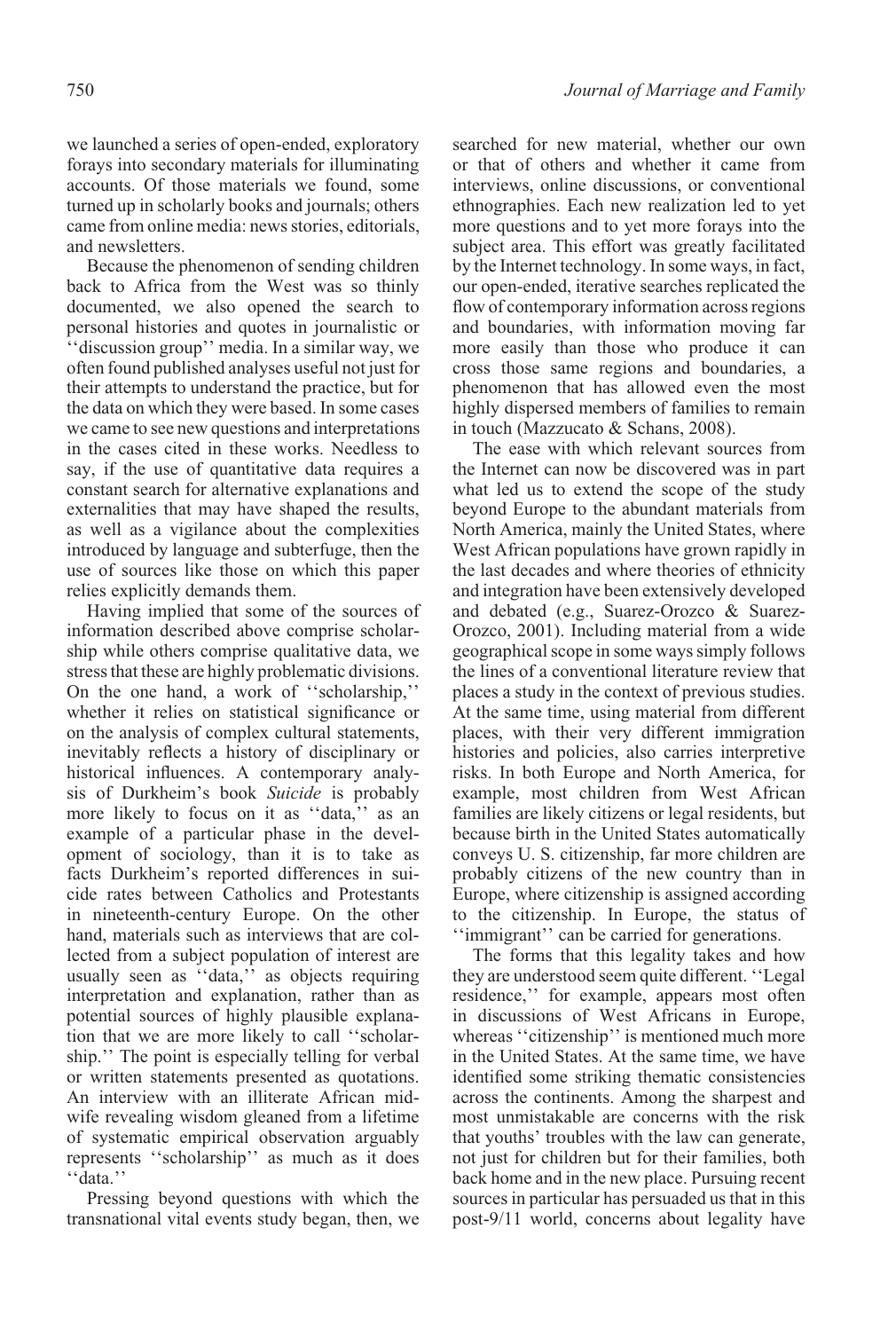suffused every aspect of life among immigrant families whose members have been ''legal'' for some time. Broadening the comparative eye, in sum, has compelled us to step back from the overly broad generalizations about West Africa immigrant life we might have drawn had we looked only at the United States, but also to be more confident about those generalizations we do venture.

## *Literature and Cultural Context*

Well before social science research began to focus on transnationalism as an explicit theme, scholarly opinion about the impact on children of separation from parents was divided. Outcomes for older children were said to be mixed, though students of the family usually linked their health as well as economic and emotional well-being to physical proximity to parents, especially to mothers. For African children, authors such as Ainsworth (1967) and Thomas (1981) linked separation from parents or mothers to higher risks of mortality and morbidity, whether because these children were weaned too soon, making them vulnerable to nutritional deficit or infectious disease, or simply because they slipped through the cracks of health programs targeting mothers and their children (Bledsoe, Ewbank, & Isiugo-Abanihe, 1988).

Recent studies of the consequences of parent – child separation have taken a more explicitly political and economic orientation. Studies influenced by theories of globalization and transnationalism have tended to see detriment to children in the wake of the global rise in demand for low-cost transnational domestic service. Anderson (2000), Salazar Parreñas (2001), and Ehrenreich and Hochschild (2002), among others, pointed to a ''caring gap'' among the children of women who left to care for children of the affluent in other countries. Similar observations have arisen within Europe, where thousands of parents from the former Soviet bloc, as soon as their countries were accessioned into the European Union, left to work in wealthier places, sometimes leaving children with relatives or simply to fend for themselves (Bilefsky, 2009). In the Philippines, the source of much recent research on the impact on children of international labor migration, authors such as Battistella & Conoco (1998), D'Emilio and colleagues (2007), and Reyes (2008) have

suggested that although parents' work abroad can alleviate familial poverty and improve children's chances of survival, children left behind are at risk of emotional distress, faltering physical development, disrupted school progress, and abuse. The same may well apply to older children sent home from Europe or North America. Spending these years in poor educational conditions would appear to put them at a sharp competitive disadvantage for future employment opportunities in the West, where their parents nearly always want them to be able to make an adult life. Reporting on her research in Spain, Farjas i Bonet (2002) mentioned the frustration of Spanish school officials whose Gambian pupils were sometimes sent back to Africa for extended periods; these officials complained that the students, when they returned, had lost ground in their academic and language training and suffered a general cultural disorientation.

The overall impact on children of separation from their parents is far from clear, though. Few would disagree that arranging for care by a nonparent can be good for a young child in situations of ''crisis fostering'' (Goody, 1982) such as the death of a parent or pregnancy for a girl whose return to school a baby would jeopardize. Sending young children elsewhere is also a common strategy for removing them from tensions arising in the wake of a divorce. For young children, most people declare, being out of sight and mind is usually far better than staying behind in the care of a woman who may have been instrumental in driving their mother away. Such practices can also bring benefit to extended family members. In West Africa, relatives commonly give a barren woman a child to rear. Even more commonly, a woman with a new baby may leave her newly weaned toddler with an elderly ''granny,'' whether her own mother or a fictive one, so she can work on her farm crop or try to conceive a new child.

As these observations suggest, the plights of some children living away from parents must be kept on the same page with highly ordinary childcare practices in West Africa and elsewhere (Leinaweaver, 2008; Madhavan & Townsend, 2007; Mazzucato & Schans, 2008; Panter-Brick, 2001). In the past, parents seeking protection for the family from enemy raiders frequently sent children to a powerful chief (Murphy & Bledsoe, 1987). Boys were expected to become his bodyguards or servants and eventually take up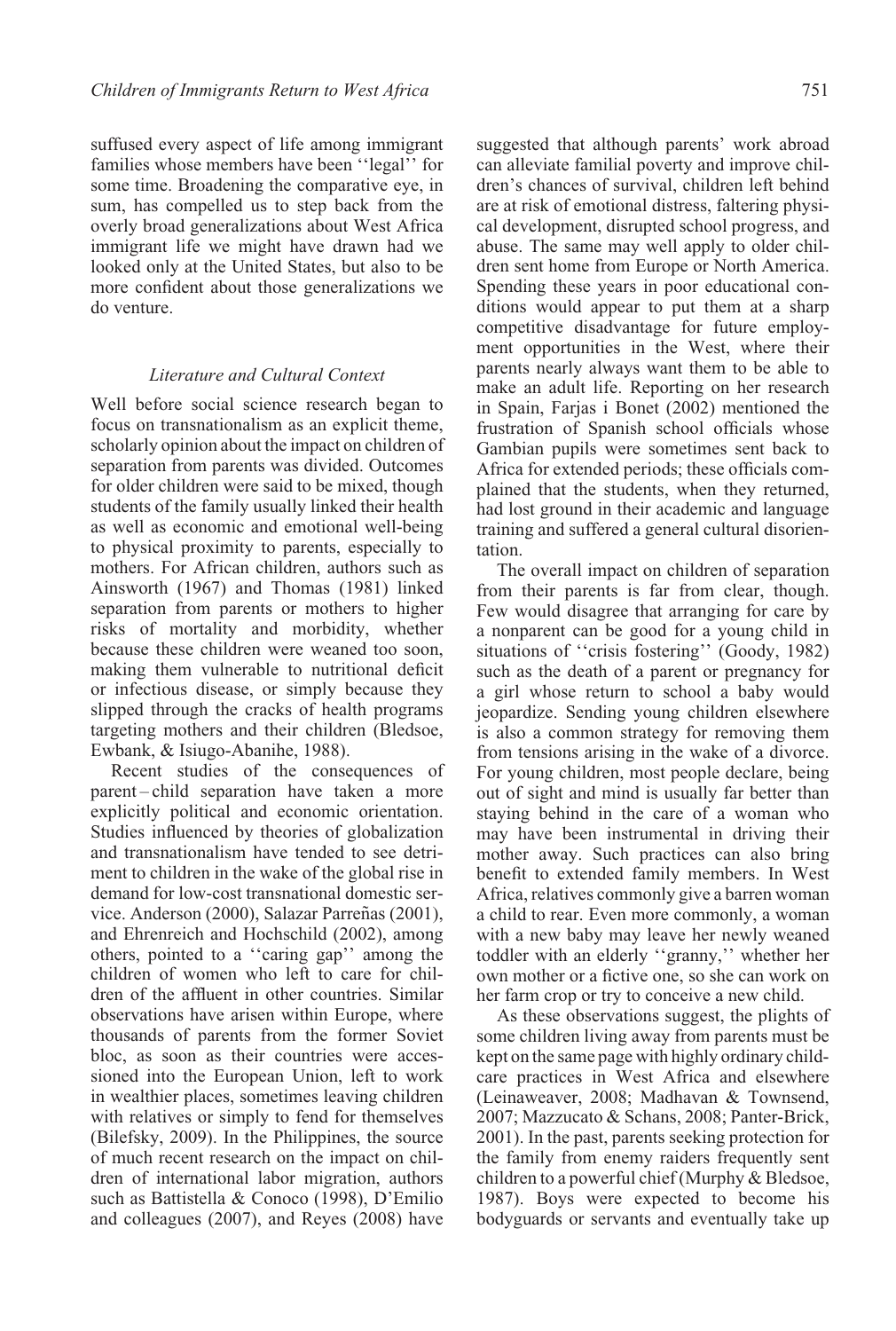arms for him, whereas girls, trained in domestic work by senior women in his household, would become wives for him or one of his clients. (For parallels in Western history, see Demos, 1970; Laslett, 1977, p. 111; McCracken, 1983.) In the present, children continue to be expected to be grateful for such opportunities and to work hard, produce and market goods for their guardians, perform domestic chores, and so on (for Ghana, see Coe, 2005, 2008; Etienne, 1983; Goody, 1982). Consequently, guardians across the social spectrum see much to gain from taking in outside children. Especially for a promising child, simply giving him a meal when he is hungry could lay the basis for future claims on a powerful patron.

For older children in West Africa, who are charged with helping their families to advance, cultural epistemologies of achievement are pivotal. Linking advancement and wealth to properly approved personal struggle, they have held that valued knowledge is not free but is owned by others. In the past, acquiring such knowledge required children to earn it through ''training'' or morally disciplined struggle; children were exhorted accordingly with phrases like "No success without struggle" (Bledsoe, 1990). Such struggles required them to fulfill obligations to benefactors and accept with gratitude whatever costs or conditions their benefactors might impose. For ambitious children, moving away from the comfortable yet confining homes where they were born might be the best thing they could do. Not only did the outside world offer them contacts and sophistication, but more distant guardians were regarded as less likely to tolerate disobedience or insolence. Headstrong, impertinent children might be dispatched to a remote village and placed under the authority of an Arabic master renowned as much for his exacting discipline as for his command of the mystical powers of the Qur'an, to which properly trained children might be allowed access (Aluaigba, 2009; Bledsoe & Robey, 1986).

The child training ideology thus provided that deserving children, steeled to hardship, would rise to the surface regardless of the situation. Stories abounded of chiefs who, when seeking close counselors, brushed aside their own spoiled, bickering sons in favor of young men from humble roots who had proven their unflinching loyalty in the face of harsh adversity. Further, patrons who had seen a child's merit

shine through challenges might send him on to his own patrons in larger settlements, and so on, in a seamless trajectory of geographical, social, and ritual advancement. Alternatively, children who were not made to submit to discipline at the hands of their benefactors, who were pampered and fed to satisfaction, were sure to grow up lazy and arrogant. Becoming a burden rather than a blessing to their families, they would be lost to any useful good for the family (see also Coe, 2008). They would hoard gains for themselves, leave their families vulnerable to enemy predation and impoverishment, and earn the family's curses. All the knowledge and patronage they had gained would come to naught.

Training was seen as quite different from formal schooling, which continues to be regarded in West Africa as necessary but insufficient for lasting success. The problem with modern schooling, especially governmentsupported schooling, according to many, is that it dispenses valued knowledge too freely, eroding proper channels of personal obligation and respect toward those who impart it. Untrained school children, even those with the most impressive educational achievements, may thus fail to rise beyond their present conditions. If Western schooling is a weak link in the chain of discipline, however, it is above all grandmothers who are seen as most ruinous to child training and discipline (Bledsoe & Isiugo-Abanihe, 1989). Grandmothers are notorious spoilers of children, doting on them, feeding them on demand, indulging their impertinence, and allowing them to play while elders work. Children raised by grannies are seen as incapable of coping with hunger and hardship. If they are later given the chance to go to a guardian to attend school, they will spend their school hours daydreaming about home cooking. Worse, they will complain about hunger and the hard work demanded of them. A child who displays such an appalling lack of gratitude to his benefactor will be sent home by his disgusted benefactor.

In the West African cultural sense, as these descriptions suggest, ''child development'' refers less to children's passive acts of physical maturation than to adult efforts to help them advance in skills and knowledge so that they can, in turn, further ''develop'' the family. Such efforts might be most facilitated by arranging for children to be trained by those who are better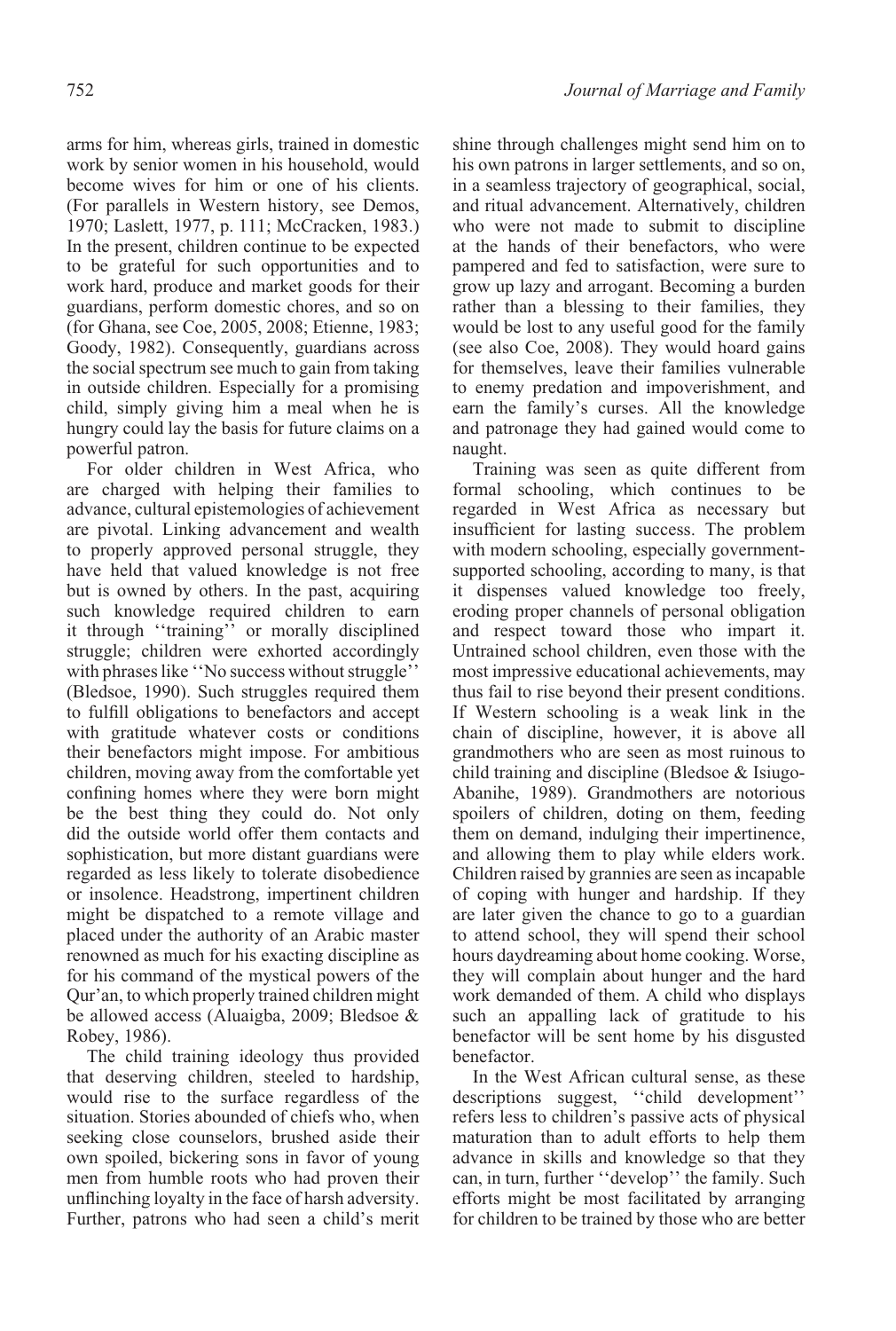placed to develop their potentials. In contrast, therefore, to the Western convictions that a person needs one stable set of parental figures throughout childhood and that sending a child to distant guardians is necessarily damaging, most West Africans would probably argue the opposite: Such a child may be the one upon whom family hopes rest. Indeed, particularly for boys, a rural child who has not been fostered out to a guardian of higher status or to a more urban area is viewed as either unworthy or dull.

None of this is to say that discipline or any other ideological recipe for raising children actually produces the results it promises, at least any more than it does elsewhere in the world. Nevertheless, probing the cultural frames surrounding these intergenerational relations provides insight into how people try to cope with the precariousness of economic and political life and why squandering the future of a promising child is described as such a loss for the family.

### FINDINGS

# *Opportunity and Risk for West African Children in New Lands*

At the beginning of the twenty-first century, West African families are arguably even more vulnerable than before to the vicissitudes of economic, political, and ecological fortune. Family welfare rests more than ever on new generations' successes in establishing a strong foothold in the knowledge, skills, and contacts of the outside world. Still, it seems to make little sense to send older children back from the West to West Africa at precisely the moment when they should be preparing most intensively to enter the labor market. What might West African parents find so objectionable about such otherwise desirable places that they would send children away at such a critical phase of life?

Getting to the West to help to ease the burdens of family members back home is certainly hard enough. So is being able to stay there. West African immigrants confront an increasingly contentious world of struggle over rights to enter and work in Europe and North America. Most parents would like to stay long enough to see their children safely through a good education and build a house back home where they can eventually retire.

To keep their return options open, immigrants, regardless of their educational or professional achievements, must try to maintain ties of good will with families back home, whether through remittances, phone calls, or visits or through sponsoring other people to come (Levitt & Jaworsky, 2007; Mazzucato, 2008). In the United States, post-9/11 concerns about foreigners and security have raised entry controls to unprecedented levels. In the European Union, where citizens of any member state can travel, work, and live freely in other member states and where American tourists can enter with only a passport, restrictions on the movements of citizens of less favored countries have escalated. Economic troubles have only intensified these challenges. In Spain, for example, the national economy until recently generated more than half of all new EU

jobs (Tremlett, 2006), attracting hundreds of thousands of immigrants each year to work in the booming real estate, tourism, and construction industries. But with growing global recession, tourists were leaving, property owners were defaulting on mortgages, and construction jobs were disappearing. By May 2009, Spain's unemployment had reached 18.7% (Eurozone unemployment reaches 15 million, 2009). Many observers believe these economic troubles have heightened suspicion of immigrants, exposing them to increased risk of harassment.

West African immigrant parents living in the West want their children to succeed abroad. These new places, however, rife with what immigrants see as drugs, crime, sexual licentiousness, rampant violence, and contempt for adult authority, present a most unpromising environment for successful childrearing. Western influences corrode youths' moral fiber, in the views of their families, posing formidable challenges for trying to keep children on track to meet the obligations that family members on both continents expect of them.

In both France and Spain, African immigrant families sometimes say that children who have experienced their formative years in Europe become *vacas locas*, in Spanish (*vaches folles* in French) or ''mad cows,'' a direct reference to the bovine encephalopathy that first surged to world attention in Britain in the late 1980s and early 1990s. Compared to children trained in good manners and discipline, *vacas locas,* most of whom have been born in Europe and have not been back to the home country, are said to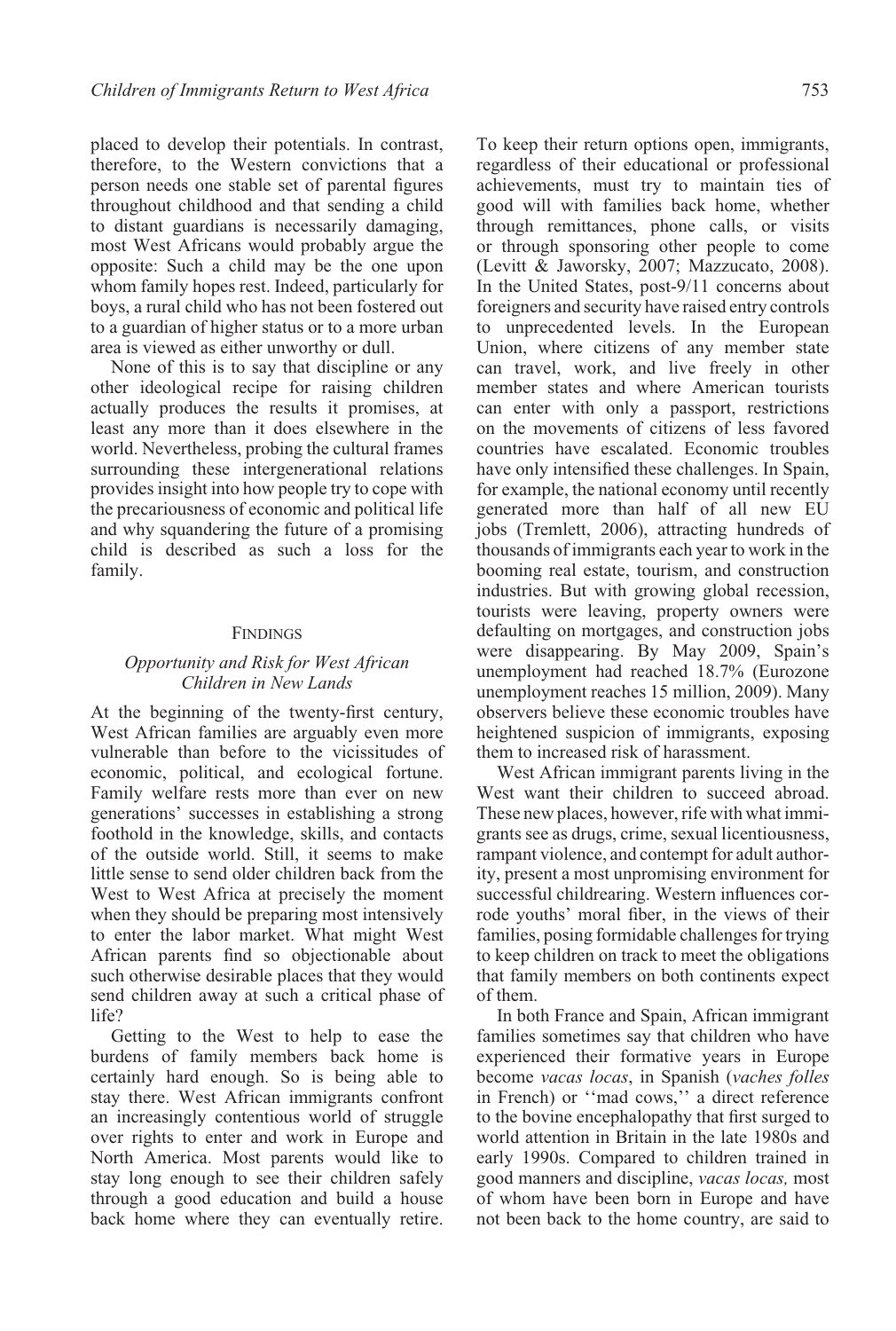be far more vulnerable to leaving school and joining gangs that roam the streets, uncontrolled and confrontational. They also form the front lines of what their parents see as an unsettling new hostility toward the older generation of immigrants.

Swept into the world of violence and illegality, these children are said to engage in drugs, theft, and, in the case of girls, prostitution and even begging on the streets. The specter is the same in the United States. In several online articles, Kabba (2002, 2007, 2008), publisher of *African Abroad! – USA*, a prominent newsletter for U.S.-resident African immigrants, blames Western media—television, movies, music, and videos—for saturating international youth culture with images of violence, insubordination, and depravity. All this, he charges, undermines children's respect for elders' authority and lures them into drugs, truancy, and sexual licentiousness (see also Scott, 2000, p. 16, on African and Caribbean immigrant parents in Ontario, Canada). Parents also point to pressure from peers from broken homes who offer negligible supervision for children (Kabba, 2008). Most of all they blame what they see as a culture of unconscionable laxity that pervades Western culture, persuading child protection authorities that children's bad behaviors should be indulged. This laxity, in their view, not only penetrates homes but also poisons public schools, transforming them into sites of institutionalized permissiveness, breeding grounds for gangs, and surveillance gateways into the home for legal authorities. Sounding almost as if he were reading the words recorded in the early 1980s of Sierra Leoneans who complained about the havoc wrought among their youth by the arrival of ''White men's'' schools (Bledsoe & Robey, 1986), the Senegalese man in Spain we mentioned railed against what he saw as the corrosive influences of permissiveness in European schools: ''I do not want [my children] to be educated here. Education here is not good. I saw people here who lost control over the training and discipline of their children.'' In Swigart's (2001) Philadelphia-area interviews with African immigrants, a Sudanese refugee claimed that even refugee camp schools in Kenya were more disciplined than American schools.

Growing up in this environment, parents say, the children in whom they have invested so much may lose both their career ambition and the enormous advantage their parents' immigration to the United States handed them to access the resources of the West. Kabba (2008) describes the bewilderment of a Nigerian-origin father in Brooklyn with three professional degrees who imagined that his three sons would grow up to be doctors, lawyers, or other professionals. Instead, reports Kabba (2008), the first son dropped out of college and began wearing braids like the other boys in the neighborhood; the second, at age 20, dismissed education as ''overrated'' and said he wanted to become a barber; and the third, at 16, announced his intention to become a dancer. Where, the parents asked themselves, had they gone wrong? In other cases, however, the consequences are worse. Kabba (2007) describes the case of middleclass Liberian immigrant parents in Minnesota whose 16-year-old son joined an urban gang to counter the taunts of his school mates who called him a "dumb African" and began to threaten his parents and hang out on street corners, sporting gang tattoos and bandanas. Arrested for robbery, he was sentenced to 6 months' incarceration in a juvenile correctional facility. On the day he was to be released, as he walked out to hug his mother, three armed policemen from a neighboring jurisdiction seized him, announcing that his fingerprints had turned up in a robbery in their jurisdiction, and took him in to face the fresh charges. He received another 12 months' detention.

The problem, as parents see it, is their inability to deploy the discipline required to raise their children, including, when necessary, physical punishment. Because it is likely that they were specifically delegated by the family to establish a new base of security abroad, they feel enormous pressure to protect their children from the new dangers that threaten to derail children and ruin the chances the family struggled so hard to create for them (Arthur, 2008, p. 47). Although Western childrearing authorities advocated strict discipline in the past (Ariès, 1962), warning parents against sparing the rod and spoiling the child, the situation has now changed entirely. Western authorities take a dim view of measures West African immigrants back home could deploy, especially corporal punishment and withholding food from children. Adopting the language of psychiatry and of international law, most authorities now cast such measure as abuse or as breaches of children's human rights.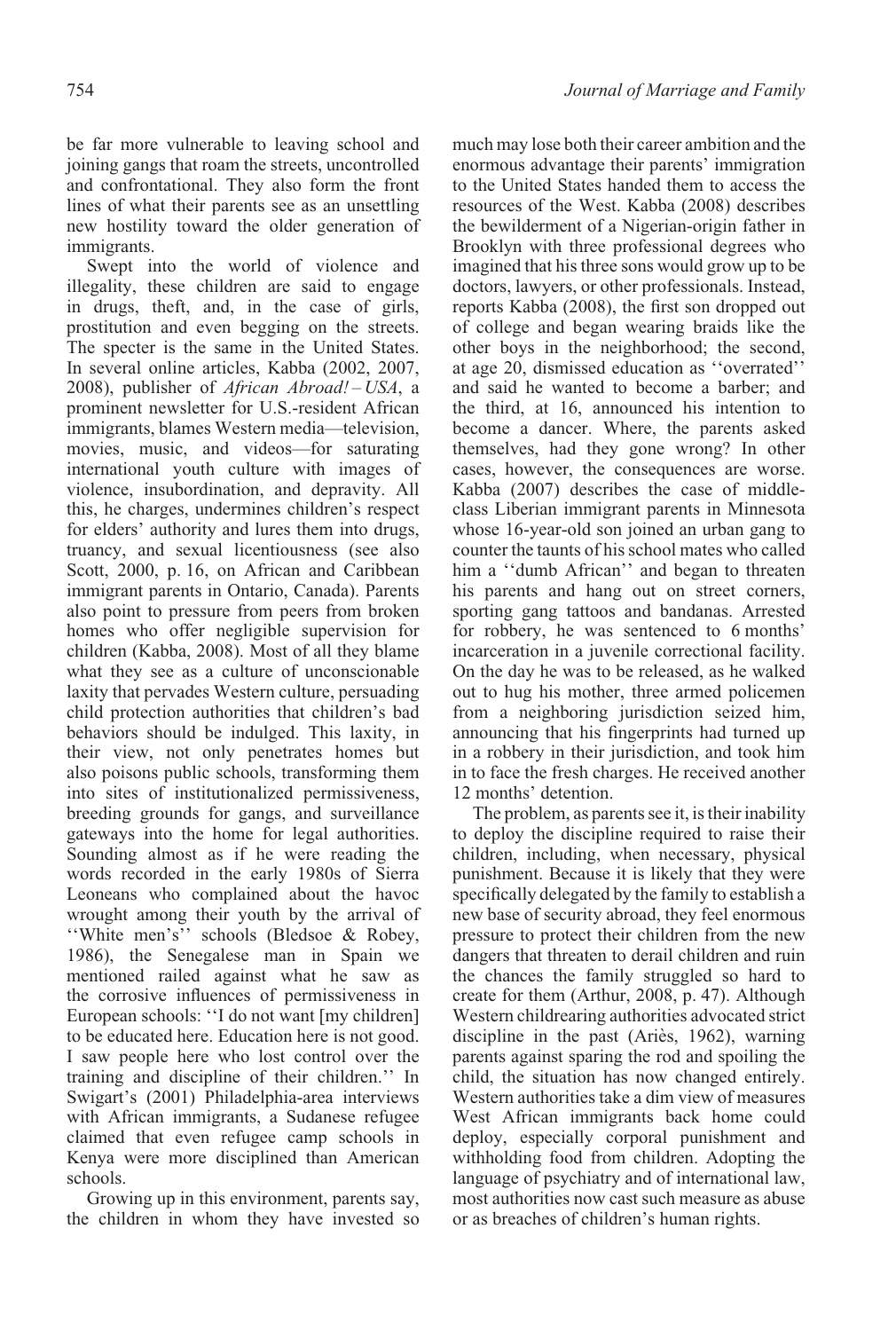For an African family, armed with the tools used by their parents to raise them, once in America those tools are rendered obsolete. In some cases they are labeled ''dangerous weapons'' that could not be used on a child. With the only tools at their disposal taken away, African parents are at a loss as to what to do. The [American] concepts of Reinforcement and Time Out are foreign and less effective (Kabba, 2008).

In Kabba's view (2002), American laws go too far in tying the hands of parents who are desperate to intervene to save their children from serious trouble.

Trying to protect their children from what they see as the destructive effects of Western culture on children's moral character can also have devastating consequences for parents. In one case, a Spanish doctor threatened to report a father after finding evidence that led him to suspect the man had beaten his 12-year-old son, a boy who family friends had come to suspect was quickly heading for trouble. Despite the parents' efforts to control him, the boy habitually went out into the streets and came home late. When the police brought him home one night, the father beat him. The next day, the teacher saw the marks and denounced the family, and the school brought the boy to the hospital and to social services, where a file was opened on the case.

To make matters worse, child protection agencies in the United States and Europe urge children to report their parents for abuse and train police, teachers, and medical workers to look for signs of it, evidence that children may exploit in the heat of an argument. Parents who try to correct their children's misbehavior through physical punishment risk losing their children to the child protection authorities. In Spain, our findings lay bare the contradictory demands on parents: They should go to whatever extreme is required to enforce child discipline, while simultaneously avoiding the risk of their own destruction.

Parents risk arrest or even, for those who are not citizens or permanent residents in the new place, deportation, both extremes having catastrophic financial repercussions for the extended family members who rely on those remittances. Still, some immigrants are so determined to keep their children on track that they knowingly put themselves at risk (Arthur, 2008). Kabba (2002) reports the case of a Nigerian-born computer science professor

who, to rescue his two American-born children from American permissiveness, took them back home and left them. He did so, however, against the wishes of his former wife, the children's mother. She alerted the authorities that her husband had ''kidnapped'' the children. When he refused the order of a New Jersey court to bring them back from Nigeria, he was held in contempt for four years, until the remaining minor child informed the judge that she wanted to complete her education in Nigeria.

African immigrant parents badly want their children to succeed in Europe and America. Ironically, though, the good life in the West that fueled their efforts to immigrate now may undermine their ability to provide it. At just the moment when children's opportunities seem within easy reach, the Western culture of indulging youth insolence threatens to destroy children's ambitions, barring parents from deploying measures to bring their children back in line that they could have used back home (Kabba, 2008; see also Scott, 2000, pp. 18 – 19, for the case of immigrants in Ontario).

Permeating many of these accounts of the dangers Western society poses to West African immigrant families are concerns about race. It no secret to anyone, least of all to West African immigrants, that in Europe and America, Black youth are more susceptible to authorities' scrutiny than are their White counterparts. Every Black parent in Europe or America knows that the consequences of discrimination fall disproportionately on racial minorities (U.S. National Council on Crime and Delinquency in the Justice System, 2009). Any youth can have run-ins with school authorities and the police, but White children can flaunt the rules with greater impunity than Blacks children. The problem for West African immigrants, then, is that they see their children subjected to the same forms of discrimination from employers, landlords, real estate agents, and law enforcement officers that Black youth in the United States have endured for generations (Arthur, 2008, p. 146). Vivid accounts of African immigrants' encounters, as Blacks, with the law and legal authorities come from Ghanaian-born sociologist John Arthur's (2008) ethnography of Ghanaian immigrants in the United States. Ghanaian immigrant youth, Arthur observes, charge that police see them as guilty of lawlessness and crime simply because they are Black. Immigrant Ghanaian youth,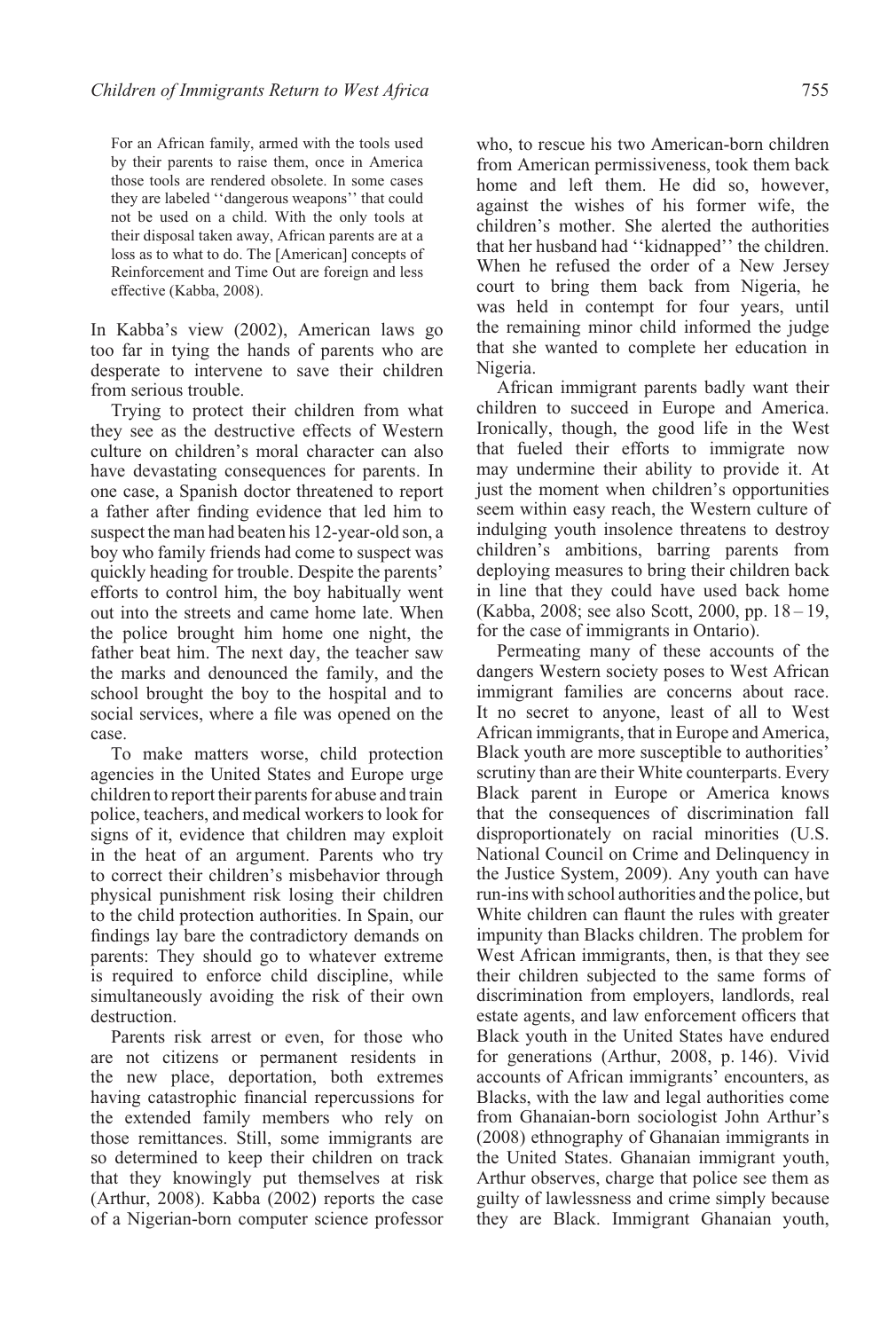according to Arthur, see a thin line separating them from cases with chilling consequences:

When we go to the mall, the police watch us with an eagle's eyes. *...* [A]s Black kids, we are always singled out and harassed by the mall security officers. Sometimes our encounter with them is fatal. Remember Ahmadou Diallo, the West African immigrant who was gunned down [in 1999] by New York City police (p. 109).

Boys in particular are said to be the targets of this discrimination. Using equally vivid cases, Kabba (2007) holds that the struggles of immigrant youth not only echo the dysfunction in general of raising Black boys in America, they are intensified by it. Taken together, he argues, the paucity of security-providing parent figures, the damage to a boy's self-esteem, and a national media that promotes violence and a disdain for the law and social authorities all ''kill *...* the can-do attitude that saw his parents through the pangs of immigration'' (Kabba, 2008). Terrified of losing their children to the criminal justice or foster care systems that so readily come into play in cases involving minorities or simply of watching their children's academic ambitions dissolve into apathy, many African immigrant parents charge that ''the problem of rearing Black children [in general] has crept into the African family in America'' (Kabba, 2007).

According to Arthur (2008, p. 144), African immigrants, despite their efforts to achieve success, come to sense that irrespective of their origin or character, their black skin color may preclude them from achieving full membership in a country that proclaims itself a democracy of equals. This sense casts a shadow over their desire to remain in the United States once their working years are over. They do not ''see the need to stay in America permanently only to be marginalized and exposed to the deepseated legacy of racial tension that characterizes Black – White relations in the United States'' (Arthur, p. 146). For them, the possibility of returning to Africa may in fact offer new advantages. They believe that when they go back they will be hailed as successful returnees. They also hope to benefit from the Ghanaian government's efforts to lure them and their foreign earnings back through tax breaks and housing subsidies. Using their accumulated earnings, foreign bank accounts, and networks of overseas friends and associates to start a business, they envision sending their children to

the best preparatory and secondary schools and live the life in Ghana that they might have lived abroad were race not a factor. In the words of one returnee,

I returned home because in Ghana I am treated with dignity, and I am not constantly reminded in subtle ways about my blackness. Here, my blackness does not count against me, and I am free of this poverty of dignity that America tags its Black population with irrespective of their accomplishments. Being Black in America is a lot of baggage and a heavy load to bear (quoted in Arthur, p. 146).

# *Back to Africa: Parents' Responses to Child Discipline Troubles*

Our own data as well as the secondary sources we have explored describe a number of efforts by West Africans immigrant parents in Europe and North America to try to solve problems of discipline and build resilience in their children while avoiding what they see as harmful interference by legal authorities. These strategies effectively exploit informal channels, opening up outlets to mitigate harm to children in ways that more formal institutional practices cannot or are unlikely to enact. Studies of what are called ''second chances'' have focused on measures that assist individuals who have committed wrongdoings or failed in school or business, but not to the extent that would preclude their future redemption. The goal is to offer the opportunity to ''get it right this time'' to people who, because of their perceived youth or inexperience, may yet be able to avoid permanent stigma and discouragement. In the United States, for example, the most common form of a second chance for school failure has been the General Educational Development (GED) test of high school equivalence (e.g., Kasinitz, Mollenkopf, Waters, & Holdaway, 2008, pp.  $172 - 344$ , on immigrant youth in New York City). Dispatching errant ''yuppie'' children to boarding school, a religious or military academy, or even a wilderness ''boot camp'' has drawn considerable interest in popular media. For immigrant youth, similarly, the texts we have found prominently mention the possibility of parents taking them out of public school and enrolling them, much in the tradition of European aristocratic youth, in a private school or even a boarding school, preferably one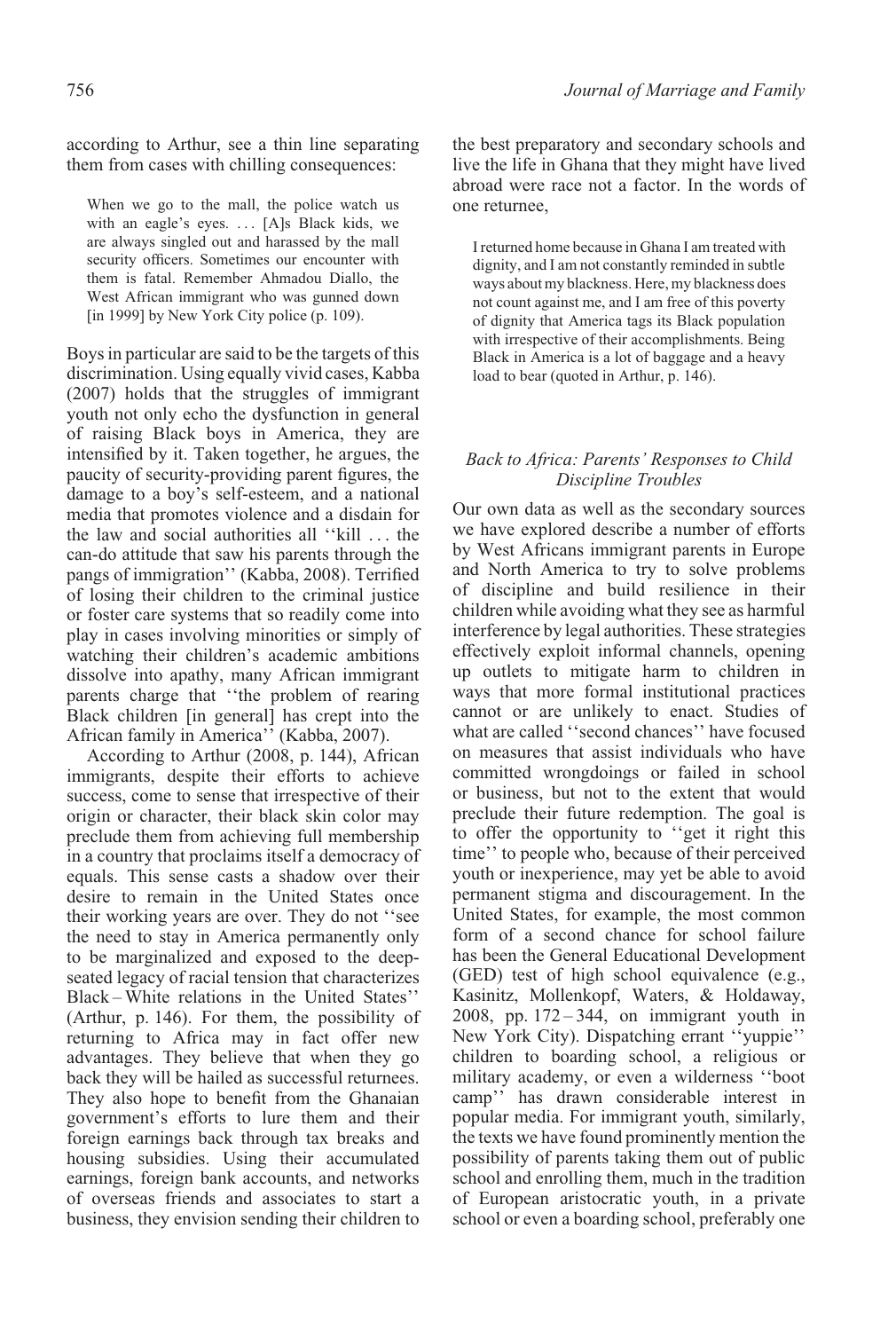with a conservative, even religious, disciplinary orientation. According to one of Swigart's (2001) African interviewees in Philadelphia, many Muslim parents actually prefer Catholic to public schools because they perceive that for Catholic schools, ''discipline is number one'' (p. 61).

Sending children back to Africa is the second-chance solution to problems of child discipline of chief interest to African immigrant parents. Kabba's articles offer particularly vivid descriptions of the struggles of middle-class professional West African doctors, nurses, writers, professors, and business owners who eventually sent a child back to Africa or who came to regret not doing so. In one case (Kabba, 2007), a Ghanaian – American couple in New York refused to let their 15-year-old son bring his girlfriend home. In revenge, the boy complained to his public school that his father had punished and molested him, resulting in jail for the father on charges of child endangerment. When the charges were eventually cleared, the parents took their son back to Ghana to continue his education, lest he bring disaster on the family. Before leaving him, however, the father gave him a thorough beating for the suffering he had caused.

Back in Africa, children are dispatched to a wide variety of settings. Some stay with a relative and enroll in whatever school other children in the family attend. In other cases, parents seek out situations that promise tough discipline, including the possibility of apprenticing them to Arabic masters, so they will be resilient enough when they return to the West to avoid trouble from gangs, violence, and police. Often, however, reports suggest, somewhat contrary to the image of immersing wayward children in harsh discipline to strengthen their characters, parents use their hard-currency income to send their children to private schools, often those patronized by expatriate families or local elites. The intent is to allow the children to continue their education in an unbroken sequence, so they can move on almost seamlessly to the next phase of schooling when they return to their parents in Europe or North America.

Situations that combine these agendas appear to be ideal. A 2007 story in the London *Sunday Times* entitled, ''African cane tames unruly British pupils'' (McConnell, 2007) provides a riveting example. According to

this article, scores of British schoolchildren of Ghanaian parentage who return to Africa are sent to institutions such as the Faith Montessori boarding school in Accra in hopes that they will exchange truancy and gangs for traditional teaching and strong discipline. Faith Montessori's director, when queried, traced the troubles of British pupils of African descent in London to a lack of good role models and of adult supervision. With most Africans in the United Kingdom having jobs requiring them to be out of the house all day, he asserted, ''the devil finds work for idle hands'' (see also Kabba, 2008). By contrast, the director related, youth in Ghana are surrounded by serious Black professional lawyers, doctors, and so on, who can inspire youth to higher achievements. The other problem with London for children from African families, he went on, involves gangs, stealing, and violence. All, he believes, incite parents of recalcitrant youth in London to send their children home. Getting back on track toward the rigorous education they lacked in Britain, the children may become so polite, articulate, and accomplished that they can return to Britain to compete in A-level exams for a university place, as many in his school have done, or for jobs in business, industry, and theater in the United Kingdom. He attributes the success of his graduates who were sent back from London to the extraordinary discipline he applies, to a degree that has fallen out of favor in Britain. ''I believe in caning,'' he declared. ''I tell the parents: if you don't want your child punished, then your child doesn't belong here.'

So desperate are some parents to remove their children from the context of failure and violence that they may even send their children back to a homeland that is embroiled in war. An article in the *New York Times* entitled ''Exiled to a war zone, for his safety'' (Barry, 2007) reported that a Liberian refugee mother in New York made an agonizing decision to send her oldest son back to what was then a war zone in Liberia to protect him from what she saw as a worse situation in the United States. Their neighborhood had filled with waves of refugees over the last 30 years, many of them from Liberia, and African immigrant youth daily encountered the lures of drug dealers who sought them as conduits, knowing they were less liable to legal sanction than adults. Ugly turf wars had arisen with a nearby neighborhood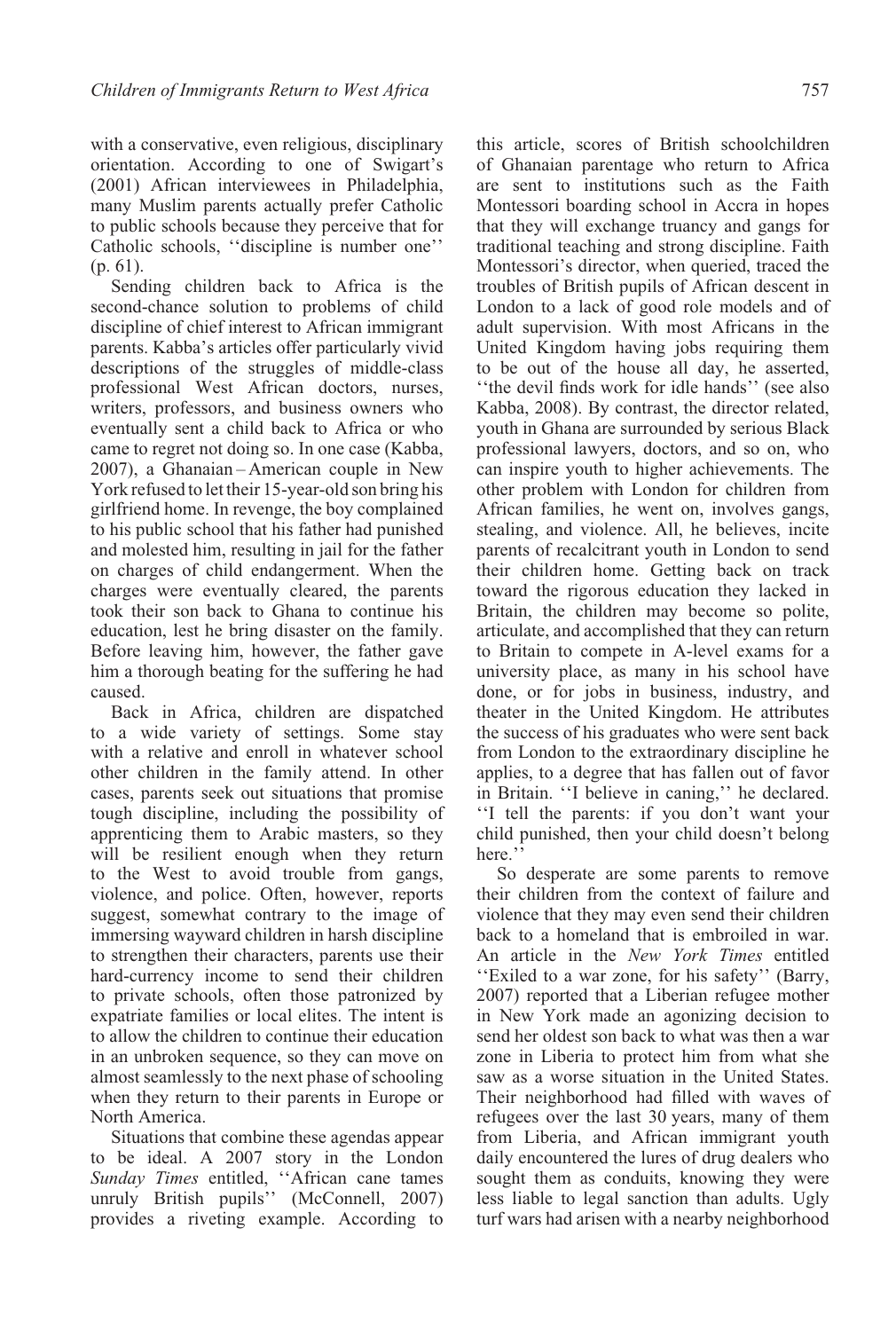of African Americans, and by his teen years her son had joined a gang and was pushing drugs. Promising to bring him back from a summer visit to relatives, his mother took him to Liberia and left him with her brother. She knew very well, according to the article, that her thoroughly Americanized son would face an empty belly and the possibility of capture and maiming by warlord gangs. In her view, though, he was better off in a Liberian war zone than in their Staten Island neighborhood. Even when he found himself in the crossfire of battle and begged to come home, she did not relent until she saw clear signs of change—4 years later.

In cases of children sent back to Africa, some returnees stay for just a few months; others for much longer. Arthur (2008, p. 48) reports that children of Ghanaian descent who are U.S. citizens may even stay in Ghana for the entirety of their primary and middle school years, coming back only when it is time to start high school, an observation paralleled by some of Smith's (2007, p. 177) observations of Mexican youth and U.S.-born people of Mexican origin living in a small village in southern Mexico. Smith showed that a small but apparently growing number of these youths had been sent back to Mexico from New York in hopes that family members in Mexico would discipline them or at least ''calm'' them by giving them a job and a safe space in which to mature.

Such importance is now placed on the option of sending children back to avoid trouble that parents may ''strike early,'' sending their children back well before they reach adolescence. Other parents now refuse to bring children in their formative years at all. The Senegalese man in Spain we referred to earlier offers a case in point. Although he could have brought his 13 children to live with him, he saw living in a place that promoted such undisciplined laxity among children not as a blessing for them but as potentially careerending. Although he fully intended to bring them later, he had left them in Senegal with their respective mothers to attend schools that followed the French curriculum, well known for its rigor and excellence. Equally noteworthy in this case, however, were the exceptions: two of his children did live in Spain with him, where they were being looked after by a female relative he had brought from Senegal for this purpose. The mother of these children, he explained, had

died, and he deemed them safer with him rather than with one of his co-wives back in Senegal, who were caring for their own children. Were it not for this extraordinary circumstance, he asserted, he would not have brought them to Europe at all.

Observers such as Kabba (2002) see the need to send children back to Africa for disciplinary purposes as becoming so important that the practice has intensified in recent years. Again, reliable quantitative estimates are few. In Farjas i Bonet's (2002) study in Spain, however, in which nearly one third of the children of Gambian origin had been sent home for significant amounts of time, Farjas i Bonet commented that most of the older ones who had been sent home appeared to have been sent for discipline. Less direct, but possibly equally telling, is a study by Whitehouse (2009) of West African labor migrants in Brazzaville, Congo. Whitehouse reported that 39 out of 99 of his respondents reported they had sent small children back home. Moreover, they explained their actions as an effort to shield their children, before they reached an impressionable age, from what they saw as pernicious influences in the host society. In offering this explanation, of course, Whitehouse raises the provocative possibility that migrants everywhere may see their host society, no matter how desirable its appeal for work or education, in ambivalent terms. In their view, it may offer a better livelihood than they could earn back home, but at the cost of corrupting children in whom proper cultural foundations have not been laid.

## **DISCUSSION**

This paper began with two questions. The first was why West Africans living in Europe or North America, places often identified as the global centers of safety and opportunity for children, might suddenly find these places so objectionable that they would send their children back to live in one of the poorest regions on Earth. The second was why they might send children to West Africa at a crucial moment in their educational trajectories, when the children should be preparing most intensively to succeed in the new home their parents have tried so hard to create for them. The materials we have found, despite the diversity of their sources, tell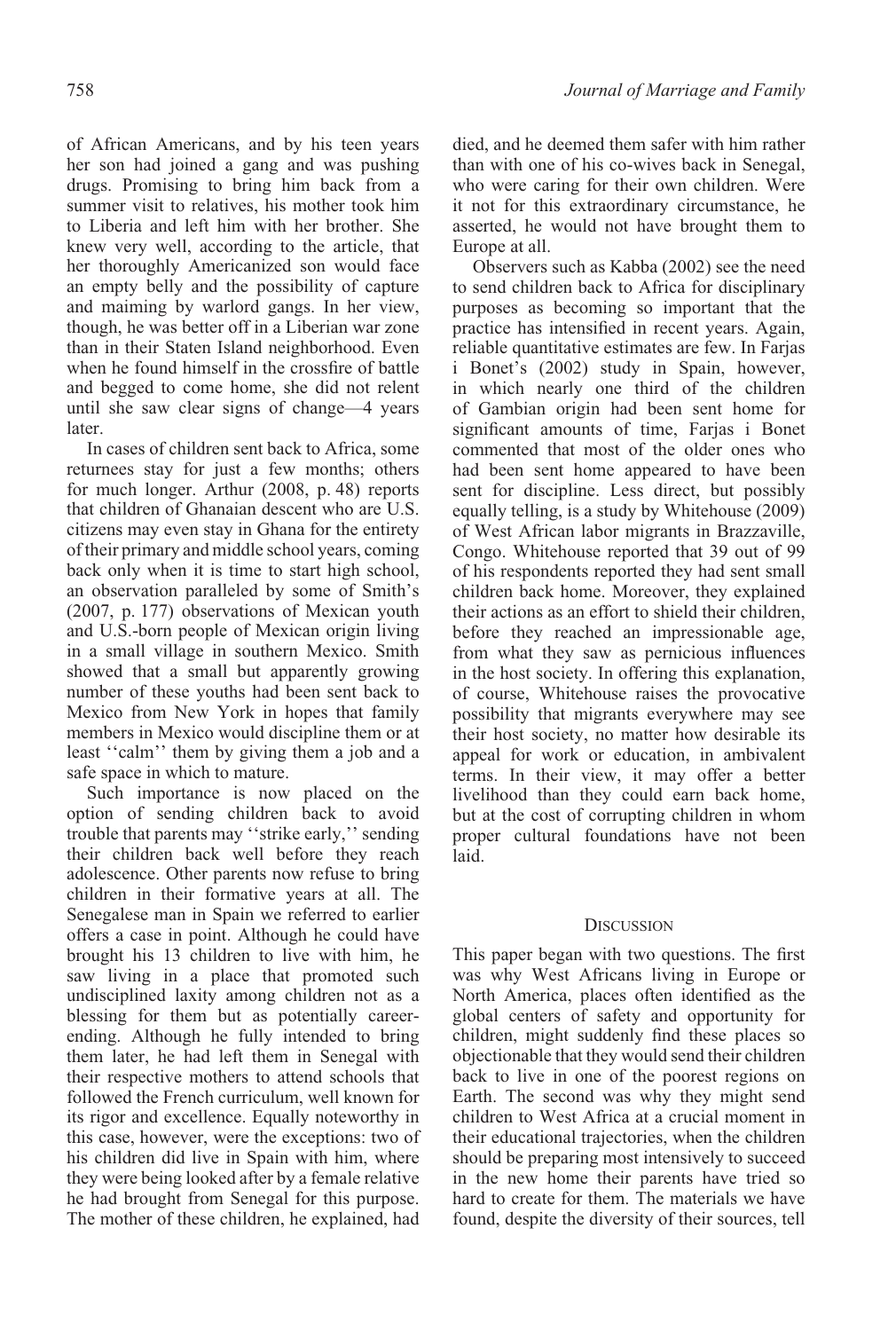a remarkably consistent story of West African immigrant parents' despair at being denied adequate disciplinary means to protect their children from what they see as the destruction that Western society's indulgent attitude toward children can precipitate.

For African immigrant parents caught in a catch-22 that threatens to undermine the goals for which they came, it should not be surprising that they might send their children away from the places where they so urgently want them to succeed and back to the home country, where appropriate disciplinary action can be taken. Nor should it be surprising that they should do so despite the hardship they know their children will surely confront back home, but specifically to ensure that they will confront it. Even more important, perhaps, children who are sent home to Africa can simply age out of the phases in which Western society is most inclined to expect trouble among Black youth. Rather than see their children become uncontrollable *vacas locas* within a normative system they see as encouraging youth delinquency but as interpreting it very differently for Black and White youth, many West African parents prefer to send their children back to Africa before serious trouble can even occur at all. Sending children back to Africa, in sum, is seen not as disrupting children's progress toward a career back in Europe or North America, but as an attempt to keep it on course.

Much as they did in the African past, African families living in the West today must prepare their children to confront an external world that, although it may offer them far greater possibilities than their parents had, is also fraught with dangers and unequal playing fields. It is notable, then, that what appear to be the same cultural emphases on hardship, privation, and discipline that are associated with rural African philosophies of raising children have not disappeared among West African families now living in the United States and Europe. In our view, however, these patterns do not represent simple carryovers from African ''traditions,'' but highly strategic attempts to cope with structured discrimination in the new places.

Certainly some African children growing up in Europe and North America achieve success, some possibly by taking advantage of the assistance programs established for native ethnic minorities, as the findings of Massey, Mooney,

Torres, and Charles (2007) may imply for the United States. West African immigrant parents in both Europe and the United States, however, as hard as they struggled to clear their children's path to Western education and the benefits it promises, now perceive a more complicated trajectory. For them, protecting children from the risks posed by the forces of discrimination that have long plagued Black groups in the West may only be possible by sweeping them temporarily out of the way of the authorities who would deny parents the means to control them.

The possibility that African families must try to protect their children in the West by sending them away underscores the need to probe beneath vague rationales of sending children back home to know their kin or to become familiar with the traditions of the homeland. It also underscores the daunting odds of a Black child succeeding in the West. In a cultural milieu that both tolerates their children and yet can be so ambivalent about them, West African immigrants living in Europe and North America have every reason to fear trouble.

Many authors have emphasized the role of second chances for youth after earlier bouts of trouble or failure or for shielding them from the most stringent penalties of the law. It is well-known that a native-born Black child who drops out of school or runs afoul of the law will almost certainly find second chances harder to come by than White children, whose misbehaviors may be so casually dismissed as manifestations of what Western culture sees as the temporary *Sturm und Drang* of adolescent turbulence. It is less recognized, however, that they find second chances harder to come by than Black children whose families maintain close ties back in Africa. Insofar as they have such a readily available ''exit'' alternative, therefore, the children of West African immigrants share with many children of recent Mexican origin in the United States an enormous advantage over their African American counterparts: They can simply leave the country. Once the likelihood of trouble has abated, whether because of discipline or simply because of the elapsing of time, they can return to an unblemished record and a very strong likelihood of success.

In a similar way, for their parents, the escalating border control and security measures that Western authorities devise in order to exclude—the same factors that can strain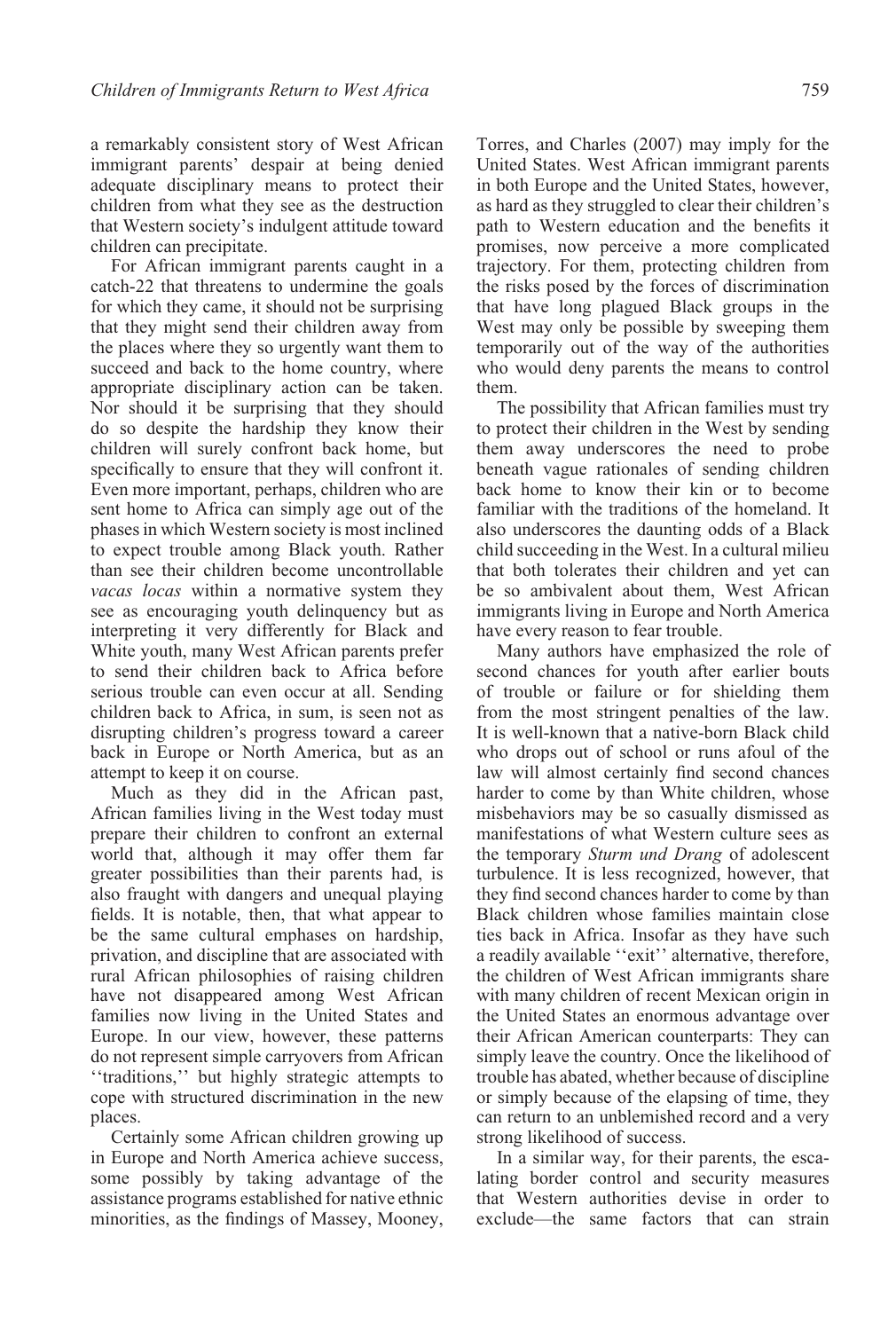and distort families by enforcing unwanted separation—also hold a paradoxical advantage. Parents who can take advantage of viable ''exit'' options like these for their children to return to Africa effectively turn the tables, exploiting the same forces of exclusion and separation to avert serious problems altogether.

#### **NOTE**

The authors thank Jalika Jammeh and Andreu Domingo for their help on this paper. For project support, we thank the Max Planck Institute for Demographic Research (Rostock, Germany), the Woodrow Wilson International Center for Scholars (Washington, DC), the Center for Demographic Studies at the Universitat Autònoma de Barcelona, and the Centre for Research in Ethnic Relations at the University of Warwick (Coventry, United Kingdom).

### **REFERENCES**

- Ainsworth, M. D. S. (1967). *Infancy in Uganda*. Baltimore, MD: Johns Hopkins University Press.
- Alber, E. (2003). Denying biological parenthood: Fosterage in Northern Benin. *Ethnos, 68,*  $487 - 506$ .
- Aluaigba, M. T. (2009). Circumventing or superimposing poverty on the African child? The Almajiri syndrome in Northern Nigeria. *Childhood in Africa*, *1*, 19 – 24.
- Anderson, B. (2000). *Doing the dirty work? The global politics of domestic labour.* London: Zed Books.
- Ariès, P. (1962). *Centuries of childhood*. New York: Vintage Press.
- Arthur, J. (2008). *The African diaspora in the United States and Europe: The Ghanaian experience.* Aldershot, UK: Ashgate Publishing Group.
- Barry, E. (2007, December 14). Exiled to a war zone, for his safety. *New York Times,* p. A1.
- Barou, J. (2001). *La famille a distance: Nouvelles ` strategies familiales chez les immigres d'afrique ´* sahélienne *[Distant family: New family strategies* for African immigrants from the Sahel]. *Hommes et Migrations*[Men and Migrations]*, 1232,* 16 – 25.
- Battistella, G., & Conaco, C. G. (1998). The impact of labor migration on the children left behind: A study of elementary school children in the Philippines. *Journal of Social Issues in Southeast Asia, 13*,  $220 - 241$ .
- Bilefsky, D. (2009, February 9). In Romania, children left behind suffer the strains of migration. *New York Times* Retrieved from http://www.nytimes.com/2009/02/15/world/ europe/15romania.html.
- Bledsoe, C. (1990). ''No success without struggle'': Social mobility and hardship for Sierra Leone children. *Man* (N.S.), *25,* 70 – 88.
- Bledsoe, C. H., Ewbank, D. C., & Isiugo-Abanihe, U. (1988). The effect of child fostering on feeding practices and access to health services in rural Sierra Leone. *Social Science and Medicine*, *27*,  $627 - 636.$
- Bledsoe, C. H., Houle, R., & Sow, P. (2007). High fertility Gambians in low fertility Spain: Mutually entailed lives across international space. *Demographic Research, 16,* 375 – 412.
- Bledsoe, C., & Isiugo-Abanihe, U. (1989). Strategies of child fosterage among Mende grannies in Sierra Leone. In R. Lestheaghe (Ed.), *Reproduction and social organization in sub-Saharan Africa* (pp. 442 – 475)*.* Berkeley: University of California Press.
- Bledsoe, C., & Robey, K. (1986). Arabic literacy and secrecy among the Mende of Sierra Leone. *Man* (N.S.), *21*, 202 – 226.
- Coe, C. (2005). *Dilemmas of culture in African schools: Youth, nationalism, and the transformation of knowledge*. Chicago, University of Chicago Press.
- Coe, C. (2008). The structuring of feeling in Ghanaian transnational families. *City & Society, 20*, 222 – 250.
- D'Emilio, A. L., Cordero, B., Bainvel, B., Skoog, C., Comini, D., Dias, J. G. M., Saab, R., & Kilbane, T. (2007). *The impact of international migration: Children left behind in selected countries of Latin America and the Caribbean.* New York: UNICEF.
- Demos, J. (1970). *A little commonwealth: Family life in Plymouth colony.* New York: Oxford University Press.
- Ehrenreich, B., & Hochschild, A. R. (Eds.). (2002). *Global women: Nannies, maids, and sex workers in the new economy.* New York: Metropolitan.
- Empez Vidal, N. (2007). *Social construction of neglect: The case of unaccompanied minors from Morocco to Spain.* Working paper no. 2007 – 007, Max Planck Institute for Demographic Research, Rostock, Germany.
- Etienne, M. (1983). Gender relations and conjugality among the Baule. In C. Oppong (Ed.), *Female and male in West Africa* (pp. 303 – 319). London: George Allen and Unwin.
- Eurozone unemployment reaches 15 million (2009, July 2). Canadian Broadcasting News. Retrieved from http://www.cbc.ca/news/business/story/ 2009/07/02/euro-zone-unemployment-may.html
- Farjas i Bonet, A. (2002). *El process migratori Gambia a Comarques Gironines: El cas de Bany- ` oles, Olot i Salt.* (Unpublished doctoral dissertation)*.* Department de la Pedagogia, Universitat de Girones, Girones, Spain.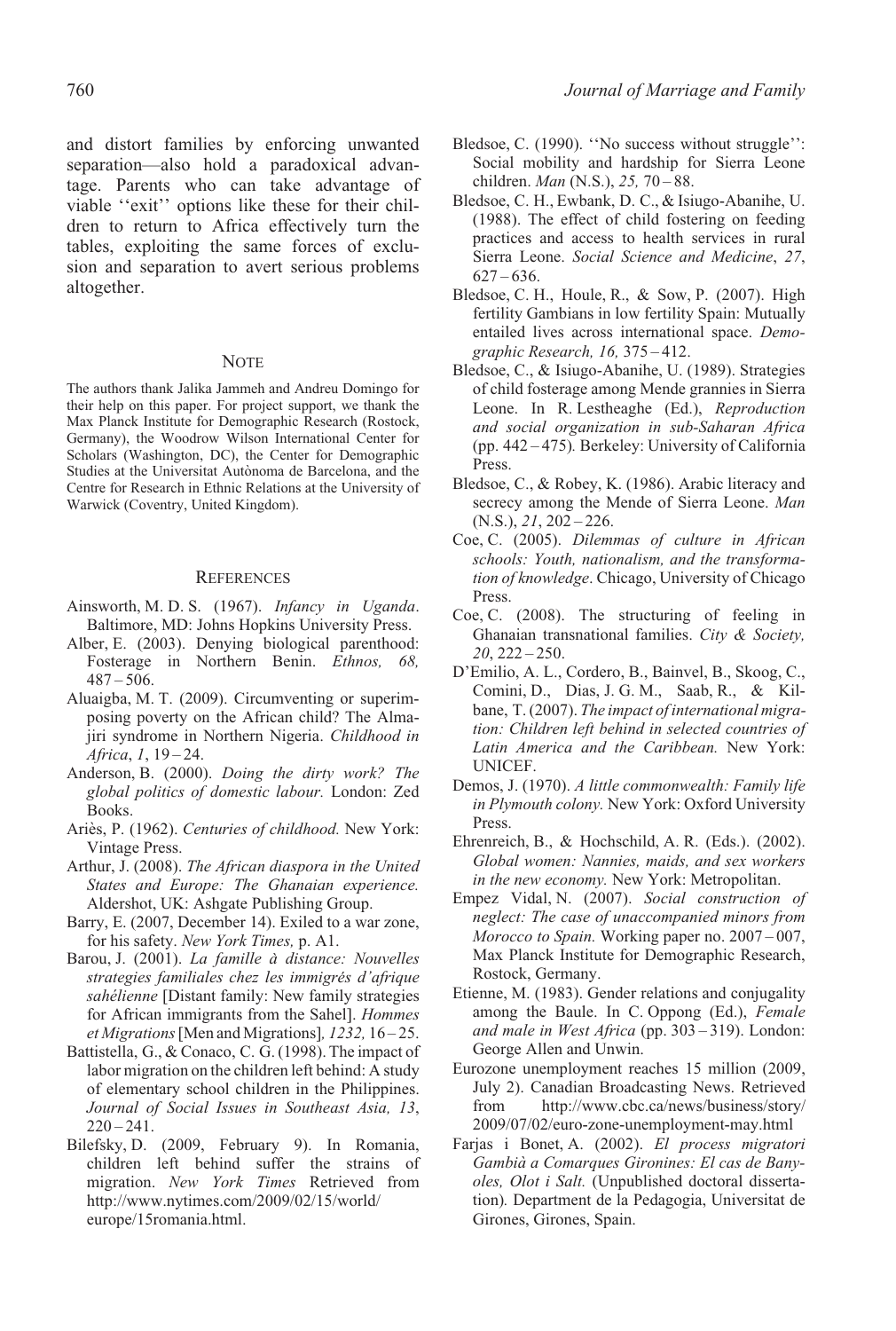- Fleischer, A. (2010). Making families among Cameroonian ''Bush Fallers'' in Germany: Marriage, migration, and the law. (Unpublished doctoral dissertation). Freien Universität, Berlin.
- Goody, E. (1982). *Parenting and social reproduction: Fostering and occupational roles in West Africa.* Cambridge, UK: Cambridge University Press.
- Kabba, A. (2002, April 15). Daddy, don't be a fool! *African Abroad! – USA, Gotham Gazette.* Retrieved from http://www.gothamgazette.com/ citizen/june02/african-aboard.shtml
- Kabba, A. (2007, March 30). Difficulties raising African children in U.S. *African Abroad! – USA,* Voices that Must Be Heard, New York Media Alliance. Retrieved from http://www.indypressny. org/nycma/voices/266/news/news\_1/
- Kabba, A. (2008, March 15). Problems of raising African boys in America—A clash of culture? *African Abroad! – USA,* Voices that Must Be Heard, New York Media Alliance. Retrieved from http://www.indypressny.org/nycma/voices/314/ editorials/editorials\_1/
- Kasinitz, K., Mollenkopf, J. H., Waters, M. C., & Holdaway, J. (2008). *Inheriting the city: The children of immigrants come of age.* Cambridge, MA: Harvard University Press.
- Laslett, P. (Ed.). (1977). *Household and family in past times.* Cambridge, UK: Cambridge University Press.
- Leinaweaver, J. B. (2008). *The circulation of children: Kinship, adoption, and morality in Andean Peru.* Durham, NC: Duke University Press.
- Levitt, P., & Jaworsky, N. (2007). Transnational migration studies: Past developments and future trends. *Annual Review of Sociology, 33,* 129 – 156.
- Madhavan, S., & Townsend, N. (2007). The social context of children's nutritional status in Agincourt. *Scandinavian Journal of Public Health, 35,*  $107 - 117.$
- Massey, D. S., Mooney, M., Torres, K. C., & Charles, C. Z. (2007). Black immigrants and Black natives attending selective colleges and universities in the United States. *American Journal of Education*, *113*, 243 – 273.
- Mazzucato, V. (2008). Informal insurance arrangements in Ghanaian migrants' transnational networks: The role of reverse remittances and geographic proximity. *World Development, 37,* 1105 – 1115.
- Mazzucato, V., & Schans, D. (2008, March). Transnational families, children, and the migration – development nexus. Social Science Research Council Migration and Development Conference, Paper No. 20. Paper presented at the conference on Migration and Development: Future Directions for Research and Policy, New York, NY.
- McConnell, T. (2007, November 4). African cane tames unruly British pupils. *The Times Online*.

Retrieved from http://www.timesonline.co. uk/tol/news/world/ africa/article2800904.ece

- McCracken, G. (1983). The exchange of children in Tudor England: An anthropological phenomenon in historical context. *Journal of Family History*, *8*,  $303 - 313$ .
- Murphy, W. P., & Bledsoe, C. H. (1987). Territory and matrilateral kinship in the history of a Kpelle chiefdom. In I. Kopytoff (Ed.), *The African frontier: The reproduction of traditional African societies* (pp. 121 – 147). Bloomington: Indiana University Press.
- Panter-Brick, C. (2001). The bodily costs of childbearing: Western science through a West African lens. In H. Schwartzman (Ed.), *Children and anthropology: Perspectives for the twenty-first century* (pp. 57 – 81). Westport, CT: Bergin & Garvey.
- Reyes, M. (2008). *Migration and Filipino children left behind: A literature review*. Quezon City, Phillipines: Miriam College/UNICEF. Retrieved from http://www.unicef.org/philippines/Synthesis\_ StudyJuly12008.pdf
- Salazar Parreñas, R. (2001). Servants of globalization: *Women, migration and domestic work.* Stanford, CA: Stanford University Press.
- Scott, J. L. (2000). *English language and communication issues for African and Caribbean immigrant youth in Toronto*. Coalition of Visible Minority Women (Ontario). Retrieved from http://ceris.metropolis.net/Virtual%20Library/ education/scott1.html
- Smith, R. C. (2007). *Mexican New York: Transnational lives of new immigrants.* Berkeley: University of California Press.
- Sow, P. (2010). La "diáspora" comunica, o cómo *hacer el codesarrollo mediante el teléfono móvil y el email: Ejemplo de los Senegaleses en Cataluña* [The communicating ''diaspora,'' or how to undertake co-development by cell phone and email: The example of the Sengalese in Catalonia]. In *Migraciones y desarrollo*. *El codesarrollo: Del discurso a la practica ´* [*Migration and development. Co-development: From theory to practice*] (pp. 151 – 182). Barcelona, Spain: Anthropos, Editorial del Hombre.
- Sow, P. (in press). Management of remittances and family compound by the first wife: Evidence from Gambian and Senegalese women. In J. Oucho, D. Owen, & T. Lacroix (Eds.), *The role of the African diaspora in homeland development: African migrant communities in Africa and Europe.* London: Palgrave Macmillan.
- Suarez-Orozco, C., & Suarez-Orozco, M. (2001). *The children of immigration.*Cambridge, MA: Harvard University Press.
- Swigart, L. (2001). *Extended lives: The African immigrant experience in Philadelphia.* Philadelphia,